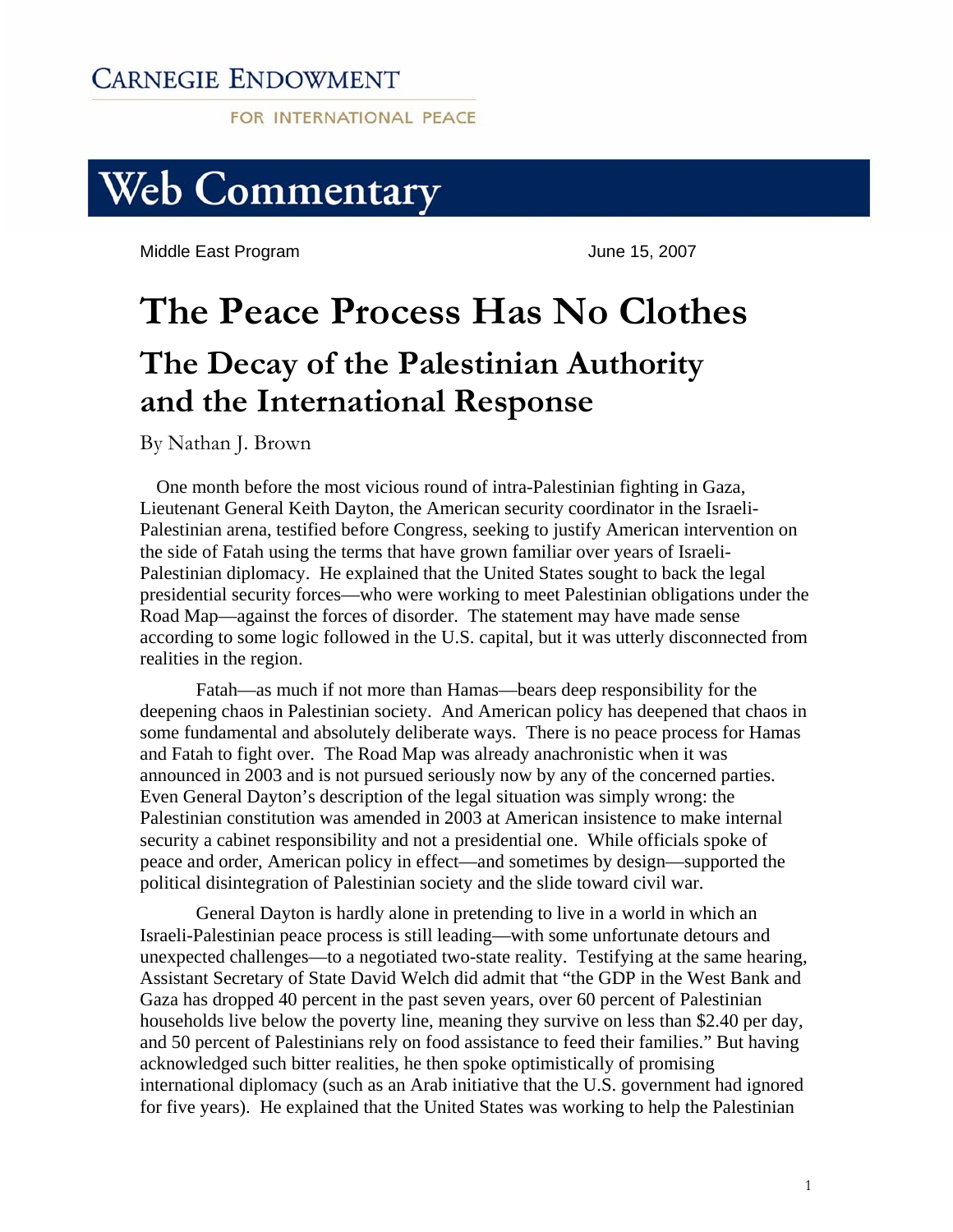people but not the Hamas-led government, a bizarre claim at a time when crippling international sanctions on the government had led to the disastrous political and economic conditions Welch had himself so starkly portrayed. And he spoke like General Dayton of supporting President Mahmoud Abbas's "efforts to restore law and order in the Palestinian territories and to build a partnership with Israel in seeking peace." As the Palestinian territories sank deeper into violence, anarchy, poverty, and despair, Welch explained that "our goal is to help create conditions conducive to advancing Israeli-Palestinian peace via the Road Map—that means supporting security, stability and prosperity in the Palestinian territories, and empowering Palestinian moderates."

 It is difficult to see how the Hamas takeover of Gaza, the effective political partition of the West Bank from Gaza, and the insoluble Palestinian political crisis serves any of these goals. And indeed, those who propagate these illusions are no longer even fooling themselves. They cling to the language and concepts of the past not out of conviction or naïve hope but instead because of a combination of inertia, cynicism, and fear of the alternatives. The result is a policy that is based on short-term ad hoc measures in pursuit of no realistic set of long-term goals.

 It is time to step back, acknowledge some unpleasant realities, consider what options actually exist, and then move forward based on a realistic set of strategic objectives.

## **All Actors Adrift**

 In the sixteen months since the election of a Hamas majority in the Palestinian parliamentary elections, international actors have combined severe sanctions and ameliorative half-measures married to no long-term policy or strategic vision. A boycott of most parts of the Palestinian Authority (PA) has been coupled with an emergency aid program for some of its employees that manages to keep many institutions barely afloat and many salaries half-paid. In other words, international actors facilitated slow decay instead of immediate political collapse. Having staked out a harsh position immediately after the January 2006 Palestinian elections, the United States and Europe then sought to soften the edges off the measures without rethinking the strategy behind them. As Palestinians slid toward civil war, the international actions only eased the way.

 To be sure, international diplomacy and meetings have continued but without a clear vision or purpose other than an illusory one: that it is capable of undermining Hamas without making either Palestinian society or its institutions feel any negative effects. U.S. diplomatic engagement—markedly low throughout most of the Bush Administration—did finally pick up but in the service of no discernable strategy nor even a clear set of tactics.

 The Israeli government is similarly adrift, compliant with but clearly unconvinced by American diplomatic efforts and uncertain on how to respond to the challenge posed by Hamas. And the Palestinian leadership itself betrays deep fragmentation and lack of initiative, with Hamas leaders themselves only a partial exception. Indeed, it is no longer clear how much the term "Palestinian leadership" refers to anything viable at all. Those who lead routinely find themselves following their foot soldiers. Certainly the Hamas takeover of Gaza was centrally coordinated, but it is not clear by whom or why. The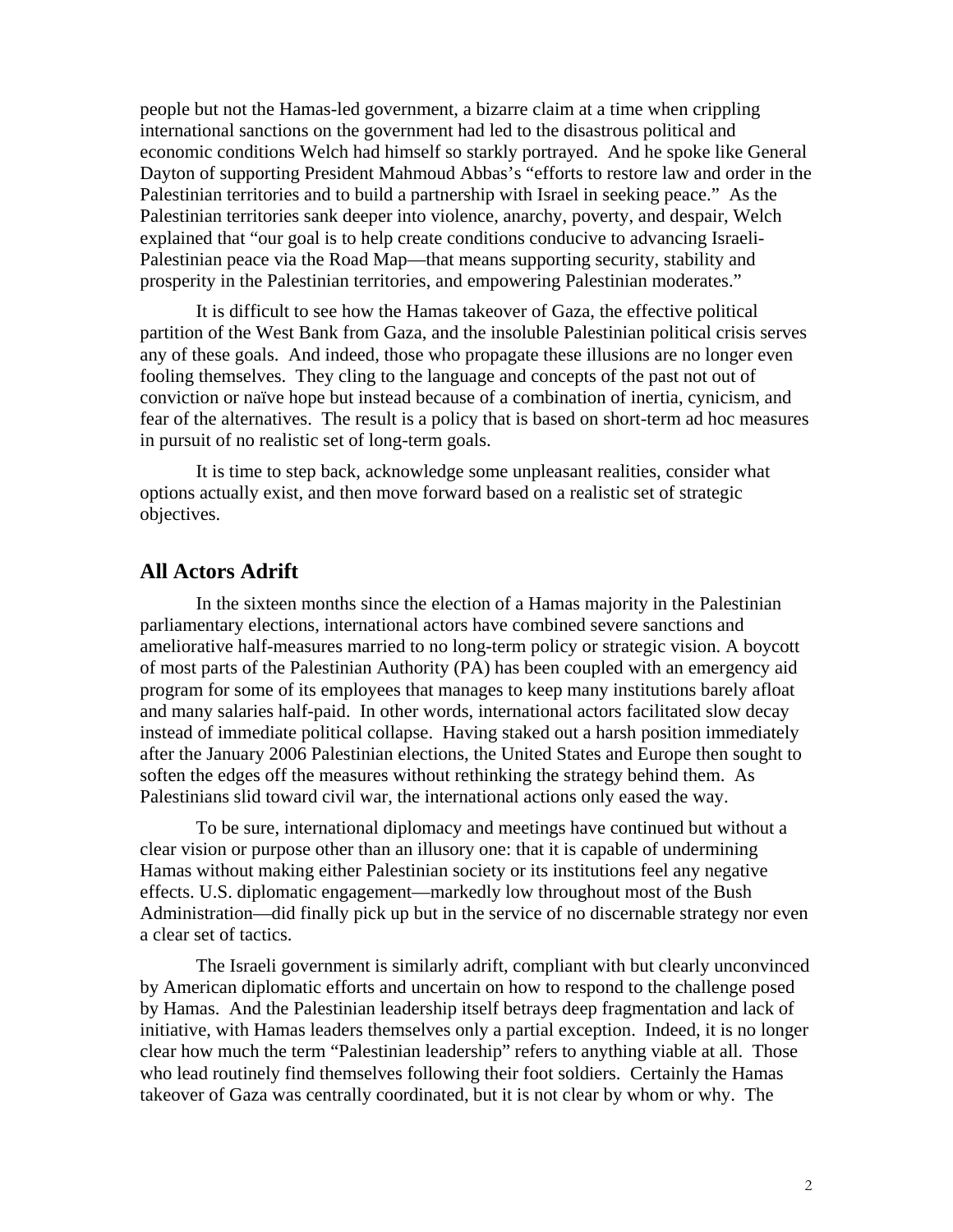disorder has allowed armed groups associated with the two main blocs to act with only limited coordination (especially on the nationalist side but also among the Islamists). The only time the various camps of Palestinian society regain some coherence is when they are fighting each other. And more alarming still is the emergence of shadowy radical groups that may make even Hamas seem pragmatic.

 The ad hoc international coalition known as the Quartet (the United States, the E.U., the UN, and Russia) has backed a strict set of conditions for the Palestinian government to meet in order to receive international recognition (and direct financial assistance). In the meantime, it has barred all direct international assistance to most of the Palestinian government. The United States has blocked all official contact with any Palestinian affiliated with any part of the Palestinian government that is overseen, even indirectly, by an official deemed connected to Hamas. And it has threatened all public and private actors against any transfer of funds to any Palestinian body that it regards as under Hamas influence. When the Palestinians formed a national unity government in March, the international reaction was slow and limited, effectively undermining what was admittedly a shaky experiment.

 Yet at the same time, the Quartet called upon Israel to release Palestinian tax funds impounded since the Palestinian elections. And the E.U. devised a "temporary international mechanism" (TIM) to pay partial salaries (euphemistically termed "social allowances") directly to some Palestinian Authority employees in the health and education sectors. But to be paid by the TIM, an employee must have his or her name on a list compiled before the January 2006 elections. And only those who have accounts in a bank that has not been charged with financial dealing with Hamas may be paid. More recently, Finance Minister Salam Fayad convinced even the United States to allow funds to move through an account controlled by the PLO rather than the PA.

 The TIM prevented the sudden collapse of the PA, and the PLO account will similarly stave off a complete political breakdown. In the West Bank, Palestinian institutions will continue to operate, however weakly. But the result has been a dangerous drift in which Palestinian society is increasingly atomized and Palestinian institutions undermined but barely sustained as an international charitable project. Those who pay the bill regularly assert that their generosity cannot continue indefinitely. But the mechanisms they have designed seem to be entrenching themselves in the long list of temporary measures, peace-keeping forces, monitoring mechanisms, and diplomatic processes that litter the Israeli-Palestinian arena.

 And these measures are based on the barely articulated fiction that a collection of bureaucratic actors throughout the world can carefully calibrate fiscal, diplomatic, and military pressure on Palestinian society, leaders, and institutions in order to bring them back into a peace process leading to a two-state solution.

 While the international community thus mixes extremely severe sanctions with barely effective life support for some institutions, Israel has vacillated between constrained military confrontation, slow strangulation, and grudging willingness to entertain calls for limited ameliorative measures. Israeli policy was not always characterized by inertia and indecision. Under the Labor Party from 1992 to 1996 and again from 1999 to 2000, Israel treated the PA as a partner, albeit with considerable ambivalence and suspicion. Under the Likud (from 1996 to 1999), Israel froze the "peace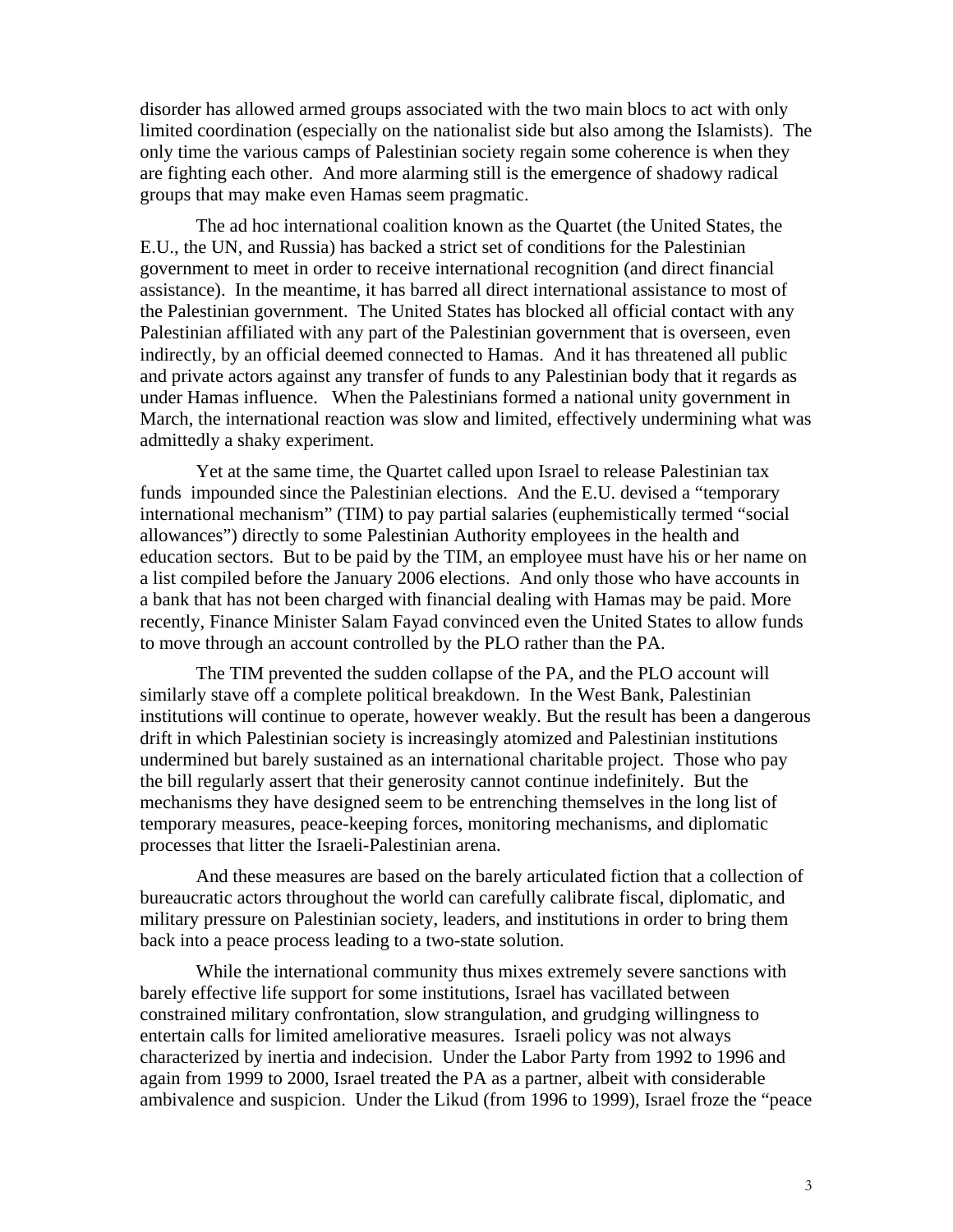process" with the Palestinian leadership. When it returned to power under Ariel Sharon in 2001, the Israeli government actively worked to isolate and undermine national Palestinian institutions in any manner the international environment would allow. When the international sponsors of the PA worked instead to reform it, Israel did not object, but it showed little enthusiasm for the idea that a reformed PA was its partner. Israel's closest international ally, the United States, focused only on a highly personalized version of reform amounting to undermining Palestine's leader, Yasser Arafat.

 At the end of Sharon's premiership, this Israeli approach was coupled with a unilateral withdrawal from Gaza and the suggestion of further unilateral withdrawals from the West Bank. But Sharon's successor Ehud Olmert has not been able to build on this vision or produce any other. When Hamas won the parliamentary elections in January 2006 (and formed a cabinet two months later), Israel froze the transfer of Palestinian tax receipts (collected by Israeli authorities since Palestinian imports pass through Israeli ports of entry) and responded to subsequent provocations by arresting parliamentary deputies and cabinet ministers, shutting down civil institutions in the West Bank suspected of having connections with the Islamist movement, and launching occasional punishing raids. While combating Hamas through these efforts, Israeli Prime Minister Olmert reluctantly cooperates with American efforts to arrange periodic meetings with Palestinian President Mahmoud Abbas. And when the United States or the Quartet issue calls for Israel to remove road blocks or release tax revenues, Israel responds politely (though rarely positively). Israel is unlikely to find itself off the hook, however, if the United States begins a muscular effort to support the remnants of the PA controlled by Fatah in the West Bank.

 The present Israeli approach thus shows clear dismay at the situation but no sense of a long-term way to respond. Hamas, which has struck such deep roots in Palestinian society, and Fatah, which was so deeply implicated in the second intifada and so disorganized and weak, seem to offer Israel no alternatives. As a result, Israel has no clear military or political path to follow to either defeat the Palestinians definitively or negotiate with them.

 The situation on the Palestinian side is not much better. Hamas has clearly failed at governing. In some ways, its decision to seize control in Gaza is a product of its inability to govern through the PA. In pointing to their achievements a year after forming the government, Hamas leaders had nothing concrete to show; they boasted only that they had held on to their "fixed principles"—something they presumably could have done without running a single candidate. Hamas in power has produced only strikes, civil war in the civil service, deteriorating public services, and a legislative record that is virtually empty and a parliament that hardly ever meets. It is true, as many Palestinians are quick to point out, that the international financial sanctions make it impossible to succeed. And the problem is far more than fiscal. If Hamas wished to use its parliamentary majority to pass a law, it could not do so because so many deputies have been captured by Israel that it would be outvoted. Cabinet ministers associated with Hamas (even those who deny they are members) resident in the West Bank have been arrested as well.

 But even Palestinians who angrily denounce what they call the "international blockade" do not spare Hamas for failing at governing. After the elections, no Hamas cabinet ministers or legislators showed any evidence of the slightest preparation or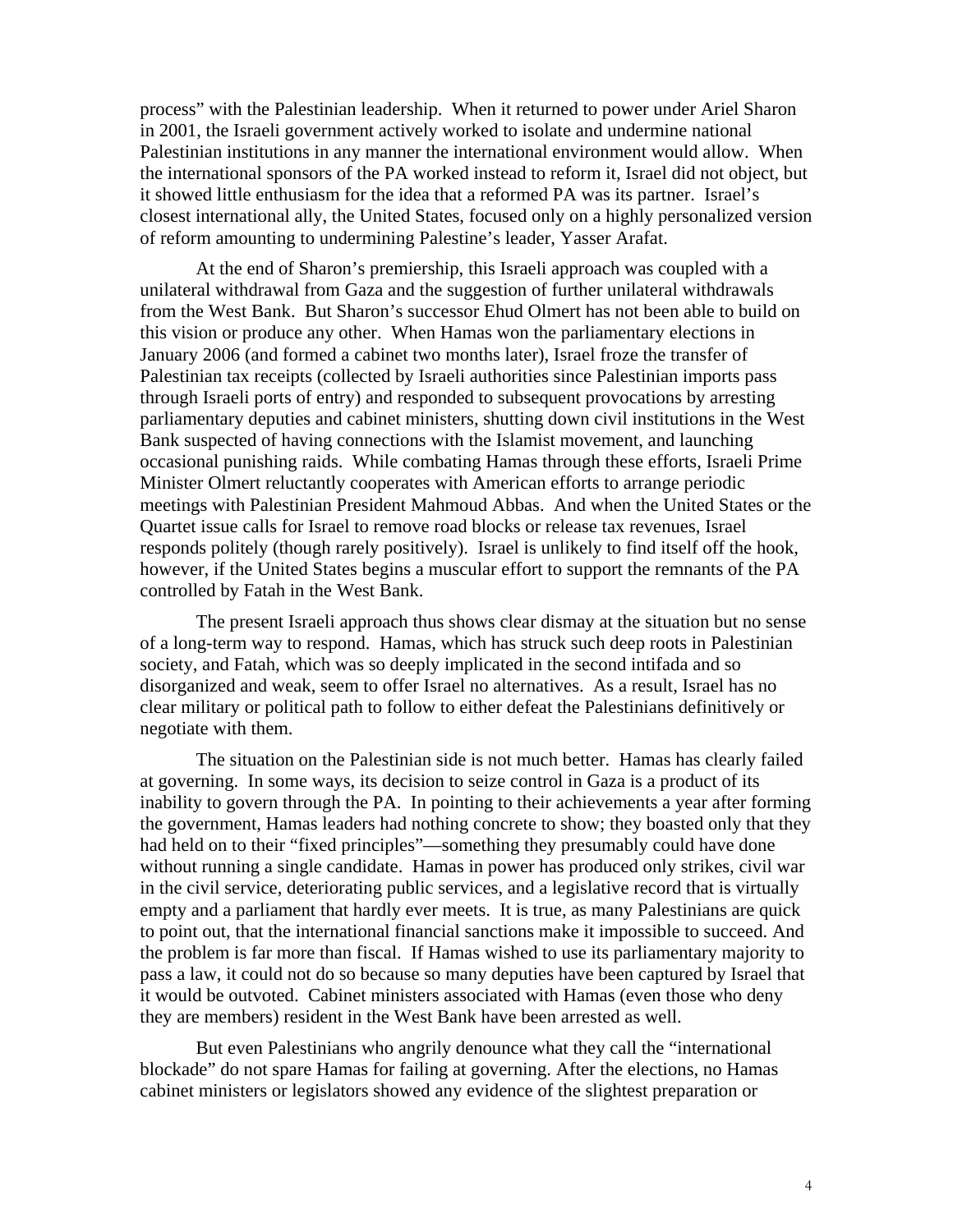thinking about what to do with the authority they had won. Unlike many of its sister Islamist movements—where cadres of leaders participated in local government, student associations, or professional bodies—Hamas had no such body of expertise to summon. The movement had promised to be honest and clean and seemed convinced that this would solve most problems of Palestinian governance. But earnestness and a sense of dedication to the public good, while in short supply under Fatah, are hardly enough. And Hamas has even found its reputation for integrity sullied, unfairly or not. When Hamas ministers tried to hire some of their own supporters, however much such appointments may have been consistent with a democratic change of government, they were charged with exploiting public service for private gain.

 However unfair Palestinians feel the international boycott has been, most still recognize that Hamas has had absolutely no effective response. In the year it governed without Fatah, all Hamas could do was to gather pledges from controversial friends (including Iran, an ally that makes some Palestinians uncomfortable). And because those pledges could not be paid through legal banking channels, funds were transported in cash into Gaza in suitcases, sharply limiting the amounts and undermining not only the dignity but also the transparency of Palestinian finances.

 Prior to entering the 2006 parliamentary elections, Hamas leaders had debated intensely whether or not to participate, with some arguing that what they called the "politicization" of Hamas—its willingness to participate in the political process—would undermine its declared mission of serving as a resistance organization. Hamas's sister Islamic movements urged it not to work to win the parliamentary elections but instead to accept a minority role. Yet those concerns were decisively drowned out by those who argued that politicization and resistance were compatible—and who then invested so successfully in the electoral effort that they won a strong parliamentary majority. Ultimately the critics of politicization may have been proven correct. As one leading Jordanian Islamist told me in May 2007, "Hamas swallowed the bait." Hamas's reaction to victory seems confused. The movement has attempted to combine a cease-fire with episodic attacks; it has held tight to the reins of governmental power without showing any ability (or even interest) in using them.

 Hamas did seek to square the circle by forming a national unity government, hoping the greater international respectability of other Palestinian political leaders would break its isolation. But it failed at this task for over a year. Indeed, Hamas was willing to pay a significant price to be joined in the government by its sometime deadly rival, Fatah, at one point even offering to relinquish the premiership. Instead, in the end, it had to suggest compromise not so much on position as on principle. It agreed to enter into a government that "honored" (without agreeing to be "bound by") UN and Arab League resolutions, thus implying some kind of recognition with Israel. But having signed on to such language, Hamas leaders then rejected any arguments that the movement had implicitly opened the door to recognition of Israel. The agreement still proved extremely divisive within the organization with one Hamas leader taking the unprecedented step of publicly criticizing the movement's decision after he had lost the internal debate.

 In the wake of the formation of the national unity government, Hamas's strategy became murkier: was it to move toward some kind of modus vivendi with Israel? to undermine the international boycott and strengthen itself for inevitable fighting with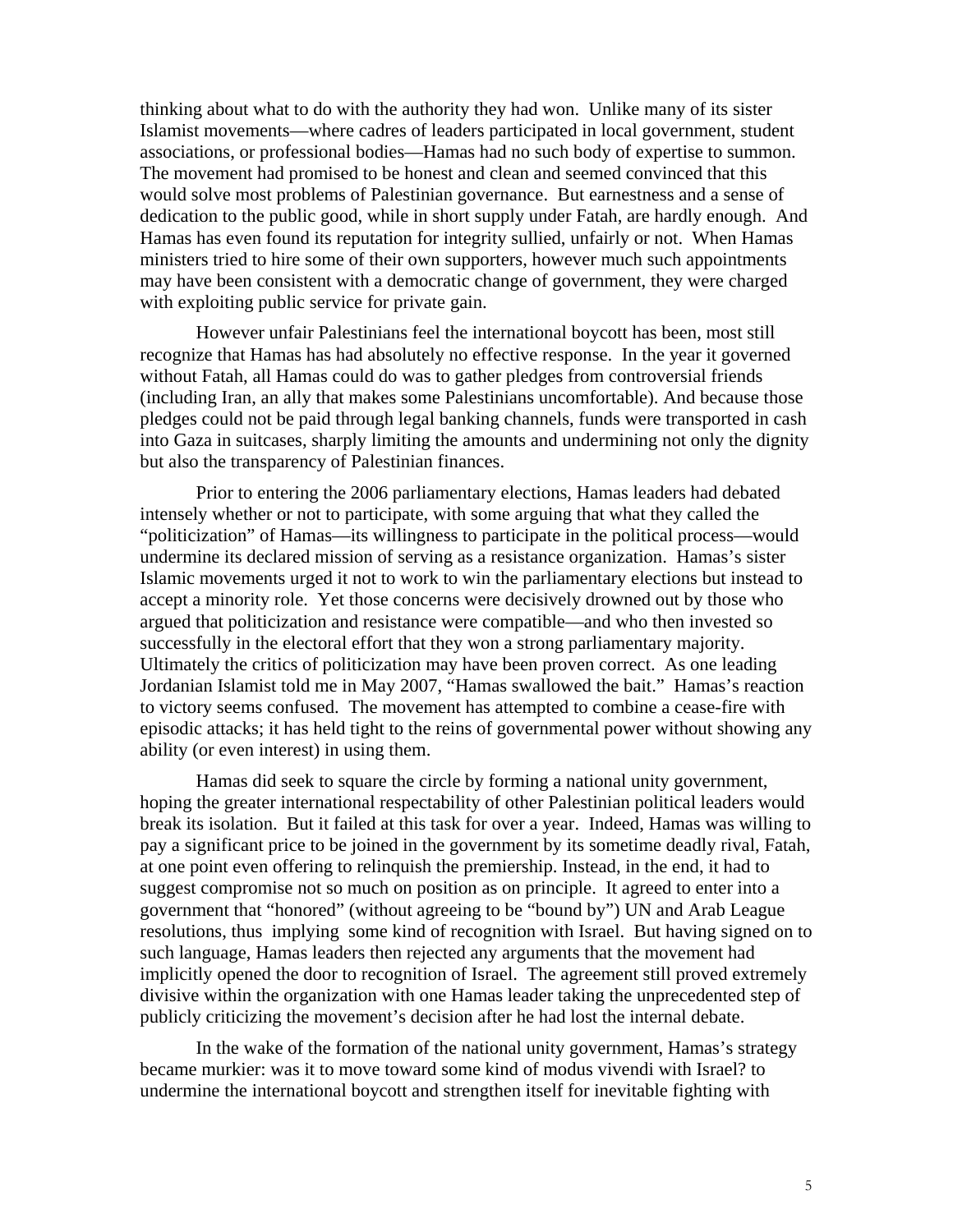Israel? to end fighting with Fatah that undermined Hamas's reputation among Palestinians? to prepare the groundwork for assuming control not only of the PA in the West Bank and Gaza but also the PLO, which represents Palestinians throughout the world? or perhaps to combine some or all of these goals at once? Hamas leaders showed some signs of disunity over purposes, so that even if individual leaders may have had definite visions, it was not clear if the organization as a whole was moving in a coherent direction. Of course, its recent moves in Gaza are all too coherent, but they do not reverse the image of a confused movement that seeks international recognition and national unity one day and spits out fiery language and executes Fatah prisoners the next.

 But Hamas's disarray could not possibly compete with Fatah's. Fatah's initial reaction to its electoral humiliation in January 2006 was to go into opposition. It rejected a national unity government and appeared to hand over the reins of power peacefully. Leaders promised that they would begin the process of rebuilding the party from the ground up, culminating in the party's first general congress since 1989.

 But as time went on, various party leaders and activists showed a very different face. The focus shifted from gradual party reform to shoving the party back into power immediately. The president threatened to overturn the constitutional order by dismissing the parliament and calling new elections; he also claimed to have an authority (invisible in the text of the law) to ask for a referendum on a document that Fatah and Hamas prisoners in Israel had negotiated to try to settle their differences. Civil servants working in various parts of the government sometimes worked to make their new Hamas ministers fail. Public sector unions, often led by Fatah members, struck against the government (on the admittedly very plausible grounds that they were not receiving their salaries). More dangerously, Hamas- and Fatah-affiliated forces began bloody attacks, chiefly in Gaza. The formation of a national unity government in March 2007 seemed to offer at best a momentary respite from factional fighting.

 Meanwhile, the process of rebuilding Fatah proceeded in a chaotic and uneven fashion, with local party branches carrying a process of registering members and electing leaders under the supervision of warring oversight committees from the central party. And whatever process of party reform eventually takes place on paper may be powerless to confront a reality in which local Fatah units are composed not merely of civic-minded activists but also armed gangs refusing to acknowledge any central command structure.

 Given these grim realities, it is no surprise that most major actors react by simply going through the motions of carrying out measures set by past policies. The United States treats Hamas solely as a terrorist threat to be suppressed by any means—legal, illegal, and even violent. But U.S. tools resemble those that could only have been designed by committees: it gives "non-lethal" assistance to security forces under presidential command; suggests that the Jordanian and Egyptian regimes—not subject to the same limits—supply arms; meets with some Palestinian ministers but not others; blocks the transfer of funds for some public purposes but encourages it for others; withholds funds for any municipality headed by a Hamas mayor but speaks of avoiding making the Palestinian people suffer; and works to undermine any of the fairly successful measures it had earlier supported to ensure fiscal accountability by PA entities. The United States sponsors periodic meetings between the Palestinian president and the Israeli prime minister, pretending that both speak authoritatively on behalf of entities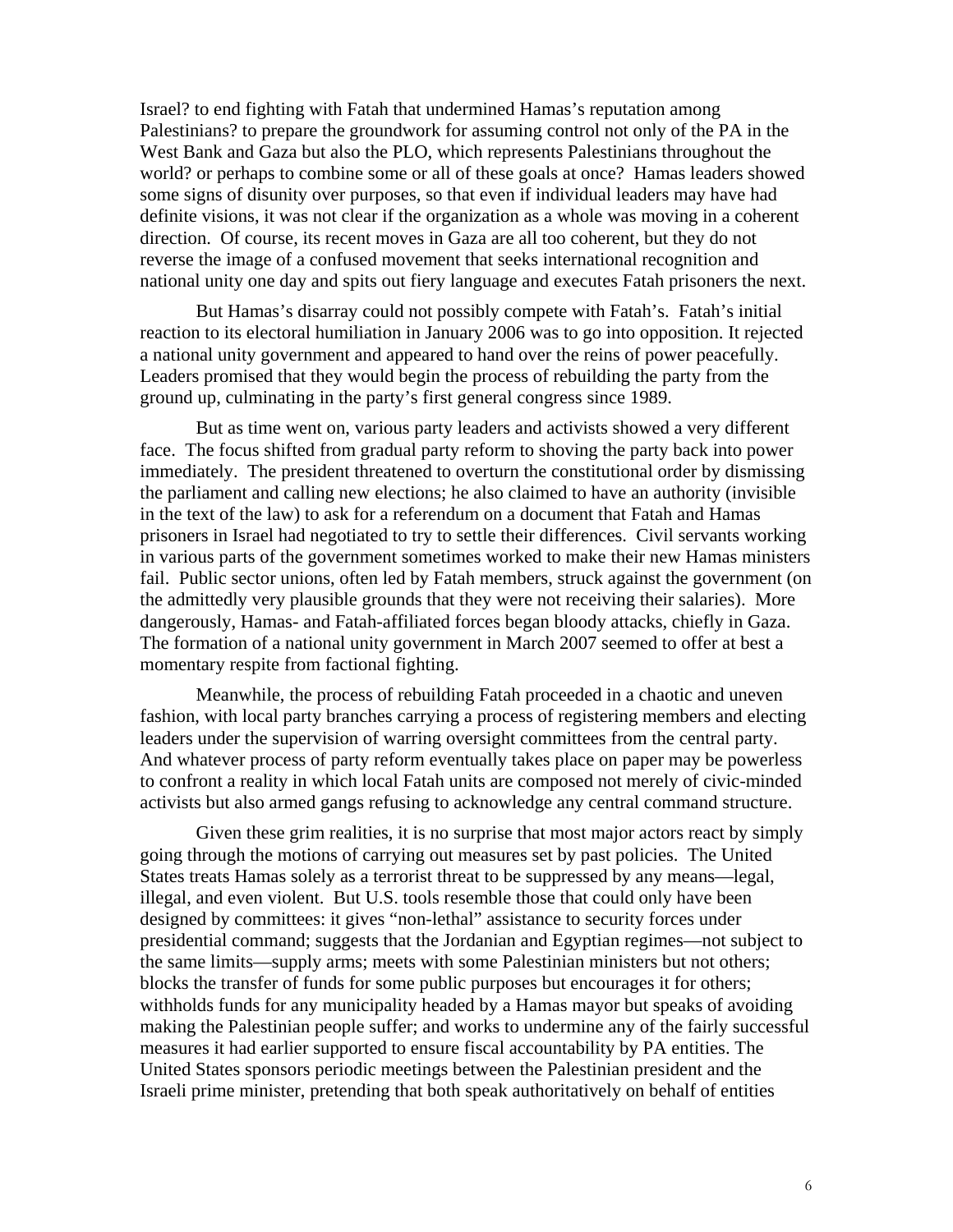committed to a peace process. It is difficult to argue with the conclusion that the United States effectively aided the slide toward civil war without giving the side it favored any tools to win it.

 For its part, the E.U. works on the margins of U.S. policy, softening some of the harshness of U.S.-inspired measures. Indeed, the E.U. has actually increased the amount of assistance it gives to Palestinians. But such generous funding no longer goes to improve Palestinian lives but merely to replace a portion of the tax revenue now impounded by Israel. Privately, European officials worry that their policies enable a dysfunctional political situation to continue or be ignored.

# **Palestinian Realities**

 While external actors continue with a combination of policies aimed at bringing down Hamas and keeping the image of a peace process alive, what is actually happening on the ground in Palestine? Even before the recent events in Gaza, it is clear that international sanctions and factional fighting had severe effects on Palestinian society:

- The network of institutions, ministries, and bureaucracies under the control of the PA has effectively ceased operations in some sectors and barely limps along in others. Where international assistance is the greatest (health and education), viable national systems remain, but even they show signs of severe stress. Students have spent more days of the past school year out of class than in class. Some textbooks have not been printed and local infrastructure can be developed only where no Hamas mayor governs. Emergency medical services continue, but regular ongoing care is suffering. Teachers have periodically struck. Even now, when some salaries are getting paid, back salaries are owed, and the government has reacted by promising to make the payments over the summer (a time when teachers cannot react since schools are not in session).
- Employees outside of the health and education sectors have received some salaries through a combination of mechanisms. The head of the public employees union estimates that employees are now receiving between 30 and 80 percent of their salaries depending on grade. Fiscal transparency has been lost since the source of revenues is unclear even to those who collect salaries, their union leaders, or even many senior officials. In a recent trip to the West Bank, I asked several government employees who was depositing money into their accounts. I received only vague guesses and quizzical stares.
- Many of the institutional achievements of the Oslo period—the construction of a web of nongovernmental organizations and government offices characterized by greater levels of professionalism and competence—are in a state of advanced decay. NGOs that had contacts with PA ministries are often themselves subject to the international sanctions; others have been hurt by the switch in focus to basic service provision as donors struggle to ameliorate the humanitarian crisis caused by the sanctions. Those Palestinian officials with the training, competence, and connections to find work outside of official channels are increasingly interested in doing so, frustrated not only by the irregular salary payments but also by the futility of their work.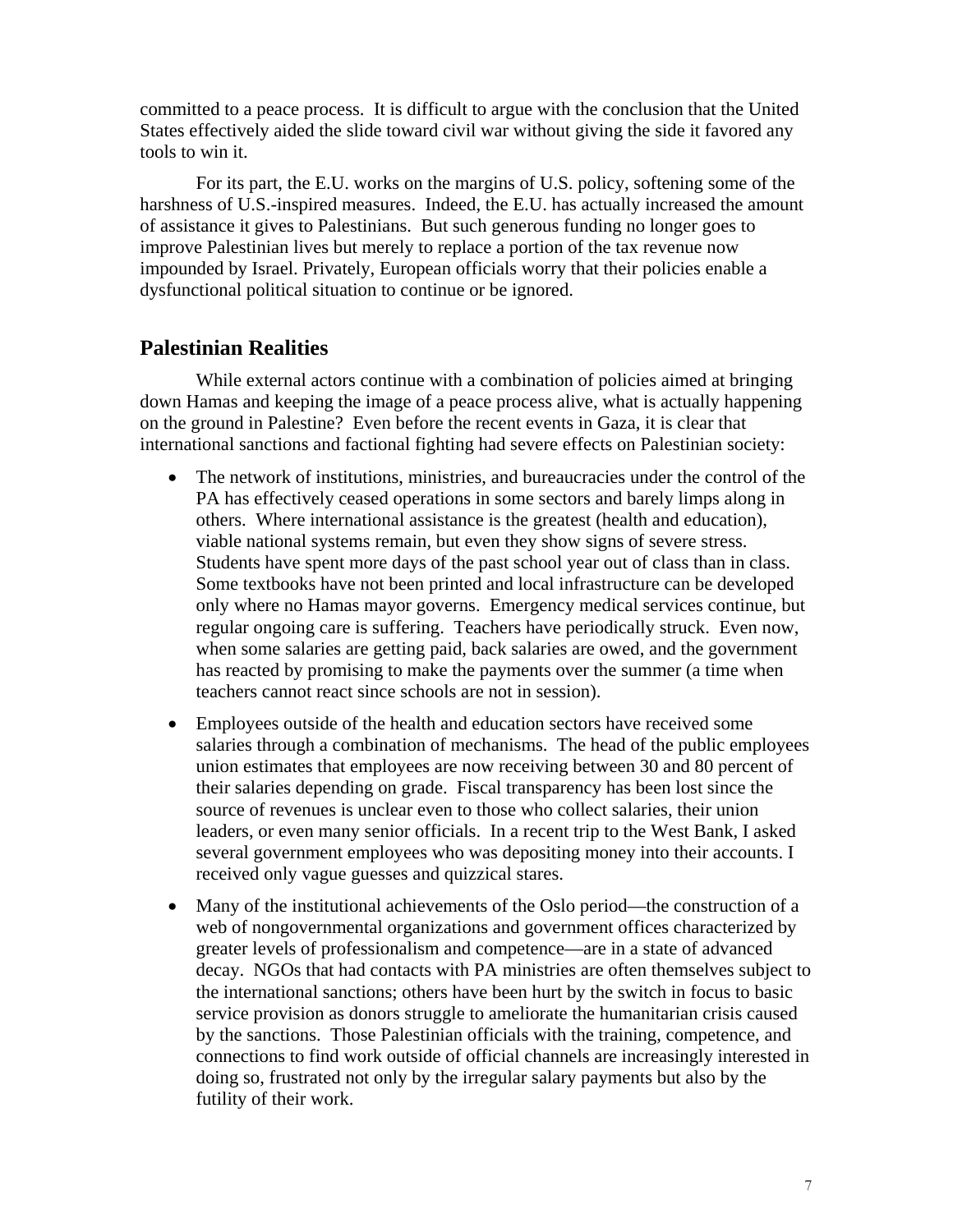- Politically active segments of Palestinian society are increasingly polarized between a nationalist and an Islamist camp. The teachers union is already divided; the security forces clearly line up along party lines; party militias have turned their guns on each other. Meanwhile, unaffiliated Palestinians have shown strong signs of disgust with both camps (and indeed, this may be one of the main reasons Fatah and Hamas have managed to contain their fighting at times, realizing how deeply it alienates the broader Palestinian public). Hamas's public standing has unquestionably declined, but memories of Fatah's mismanagement, corruption, and incompetence prevent the formerly governing party from being the beneficiary.
- Fatah has taken few effective steps to reform itself. To be sure, it has sketched out impressive plans, but party leaders seem to be more intent on short-term maneuverings against Hamas and each other than the long-term viability of the party. Local units show a stronger interest in reform, but it is unclear whether they can impose their will on the party leadership. Indeed, with the leadership having lost much of its ability to reward members with patronage, any coherence of Fatah as a party—always its weakest feature—may be dissolving.
- Despite strong disillusionment and even despair among broad parts of the Palestinian public, no viable third force is arising. Nor is one likely to arise. Many individual independents with national prominence have joined the national unity government and therefore do not seem to offer any alternative. And none of these figures showed any ability to construct a third political force in the period leading up to the January elections. The existing social structures—the network of unions, NGOs, mosques, and other elements of civil society—are either polarized into the two main rival camps or are themselves in a state of decline so that there is no easy way to build a national constituency for a new political force even if there were dedicated leadership. The only new force that seems to be arising is a radical Islamist one, with groups mimicking al-Qaeda arising in Gaza and the radical if ineffectual Hizb al-Tahrir suddenly attracting followers in the West Bank.
- Adding to the disillusionment with politics is a deepening geographical fragmentation among Palestinians. The West Bank and Gaza have had different histories for half a century, but the distinction between them has never been politicized (even during the Oslo period, when there was occasional friction between leaders from the two regions). But increasingly party and governmental structures betray lack of coordination and even rivalry; the recent bloody factional fighting in Gaza provoked dismay in the West Bank but also an aloof reaction. Gaza has effectively been shut off from much of the West Bank for over a decade; since the beginning of the second intifada, even travel among West Bank cities has been hostage to the broader political environment.

 Even Palestinians disgusted by Arafat's leadership in his lifetime now acknowledge that he not only thrived on disorganization but was also the one to limit it. No individual, group, or institution can play that role today.

 In view of this situation, some have begun to speak of the end of the Palestinian national movement. But that clearly goes too far. It is true that all national-level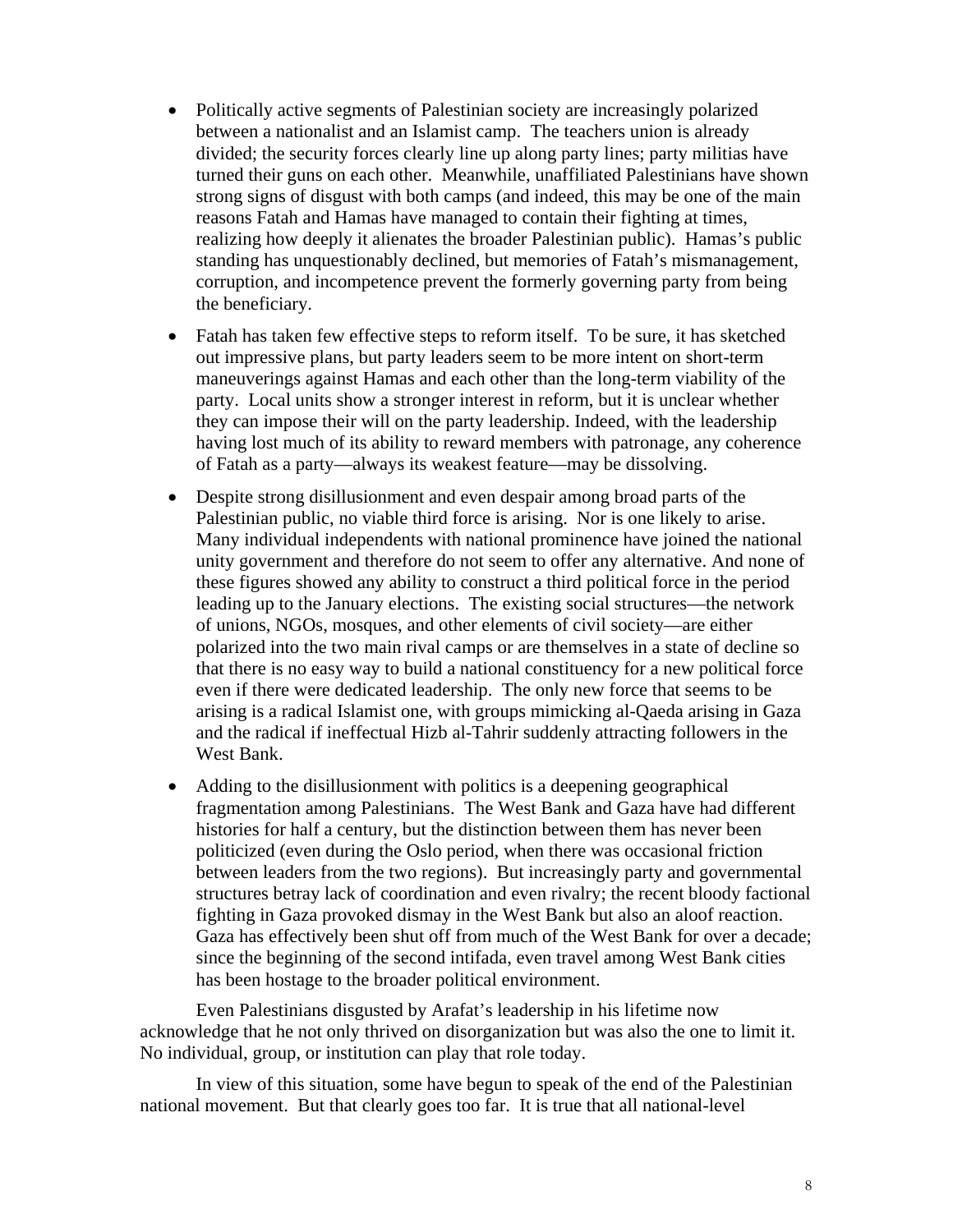Palestinian political institutions are in a state of crisis—the PLO, the PA, the political parties, security services, militias, unions, NGOs, and even other institutions in the fields of education, media, and health. But while fragmentation and institutional decay on a national level are quite real, they will not continue without limits. Palestinian national identity, which arose and flourished without strong state institutions, has shown every sign of surviving the current chaos. And, on a local level, many of the structures of daily social and political life—and of what Palestinians term "resistance"—continue to limp along.

 Palestinian politics is emerging as a dangerous brew: a continuation of a strong sense of nationalism and deep injustice among Palestinians, the inability of any authoritative institutions to govern and speak for them; and the ubiquity of (often atomized) armed groups who are often a slight provocation away from attacking each other. Nobody outside of Palestine seems to know how to react to this development.

 And what of Hamas? It might be said that there are some in the movement who desire this situation. Indeed, when Hamas won the parliamentary election, all that it wrested from Fatah was a set of structures that Hamas had always devalued.

 From this perspective, Hamas's main achievement has been to prevent Fatah from building a set of governing institutions. And Hamas has made it impossible for Fatah's leaders to negotiate with Israel. Those leaders may claim authority on the argument that the PLO—the remains of which are still in Fatah's hands—is the designated interlocutor for negotiations, not Israel. And indeed, the national unity government recognizes this view. But there is no way that President Abbas can claim credibly to speak in the name of most Palestinians in current circumstances.

 Yet while its election victory allowed it to veto any move it does not like, Hamas was unable to follow any positive (rather than merely negative) agenda. The movement was also not immune to the growing chaos. Its various wings agree on general policy but sometimes struck out in different directions in a manner that suggests poor coordination at best. Before the recent round of fighting in Gaza—which Hamas leaders either cheered on or kept silent about—its leaders had often called for an end to fighting without having its followers obey. And personal rivalries seem to have broken out in a movement that has always prided itself on avoiding the egotistical contests that have paralyzed Fatah. Hamas is still a relatively coherent organization and its central decisionmaking processes seem to have survived, but the experience of attempting to combine "resistance," governing, diplomacy, and mass mobilization has placed strains on the organization and allowed some of its internal disputes to break into public view. Most of all, it has shown signs of trouble in managing its various constituencies, with various supporters criticizing the movement for having gone soft and others for its failing to manage power.

 Some observers who follow Hamas closely claim to see signs among these conflicting trends that portions of the movement are inching toward acceptance of a twostate solution. This is almost certainly the case for some within the movement, but the significance of this development should not be exaggerated. Hamas has issued signals that confuse not only its enemies but also its followers. This is a product not only of the movement's openly acknowledged tendency to try to appeal to various external constituencies through creative ambiguities but also because of its desire to paper over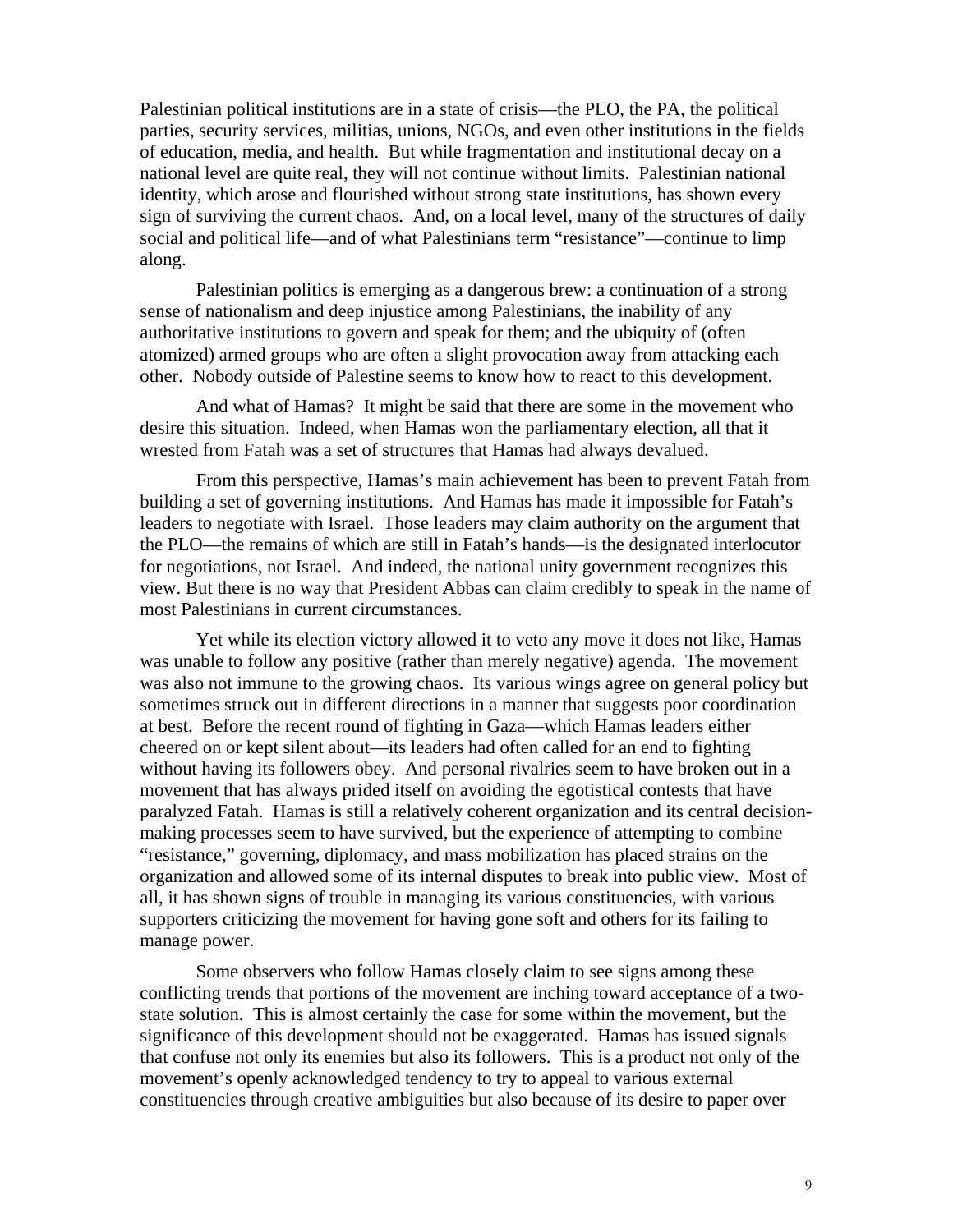internal differences. And the movement's posturing is even more deeply aggravated by its deep determination—in almost every single strategic and tactical move—to do the precise opposite of what Fatah did. While many Israelis and some Americans view Fatah as having been insincere in its commitment to the peace process, in Palestinian terms, one far more frequently hears precisely the opposite criticism: Fatah and its discredited leaders are held responsible for jumping through every international hoop presented to them with little to show for their pliancy. If Hamas does bend—and it may very well not—it will likely do so while desperately claiming it is doing nothing of the kind. And the recent takeover of Gaza will certainly be a setback to those who wished to edge Hamas toward acceptance of a two-state solution.

 Those who believe that the movement has shown no signs of budging would be hard pressed to explain why a prominent movement leader, Mahmoud al-Zahhar, the departing foreign minister, denounced the agreement producing the national unity government on the floor of the Palestinian parliament. But those who believe that Hamas has undergone an implicit shift to accepting a two-state solution would be hard pressed to explain why all of its leaders continue to reject bitterly the idea that they will recognize Israel. Indeed, in June 2007 the movement issued a truculent statement proclaiming that its acceptance of a state on the June 1967 borders did not indicate that the movement would ever accept a loss of Palestinian sovereignty on any portion of Palestinian land.

 There are some ways to split these hairs (having Hamas participate in a government that will recognize Israel without having the movement itself formally change positions; or devising a two-state solution that somehow does not involve mutual recognition). Some observers openly explore these ideas and some within the movement have hinted at or whispered about them. But however Hamas's various statements can be parsed, there is no doubt that the movement is having trouble delivering on its promise of marrying resistance and political participation.

 In this situation, the national unity government was clearly not a way to resolve Palestinian differences but merely to contain them for a while and allow political leaders in Palestine and outside to postpone difficult choices. The government was simply unable to transform armed groups and security forces into a unified structure. Indeed, it was not clear that anybody wanted such unification to happen.

### **How to Respond? Alternative Visions**

 Thus, Palestinian realities make talk of a peace process, institution building, the Road Map, and security reform seem anachronistic indeed. The international processes set in motion in the 1990s were based on the presumption that the Israeli and Palestinian leaderships could negotiate a solution acceptable to both sides in an authoritative manner. That is clearly not possible at present. To continue with a version of the policies and vocabulary of the 1990s, with a significant measure of anti-terrorism measures thrown on top, amounts only to a holding pattern. Actually, to call it a holding pattern is too kind: the current policies will likely allow the situation only to deteriorate further rather than improve. It does no good to continue pretending that the international community is assisting the construction of a Palestinian Authority and sponsoring a viable diplomatic process. Even before the Gaza crisis, the PA was being slowly undermined and there was no viable diplomatic process. It is time to admit that the peace process has no clothes.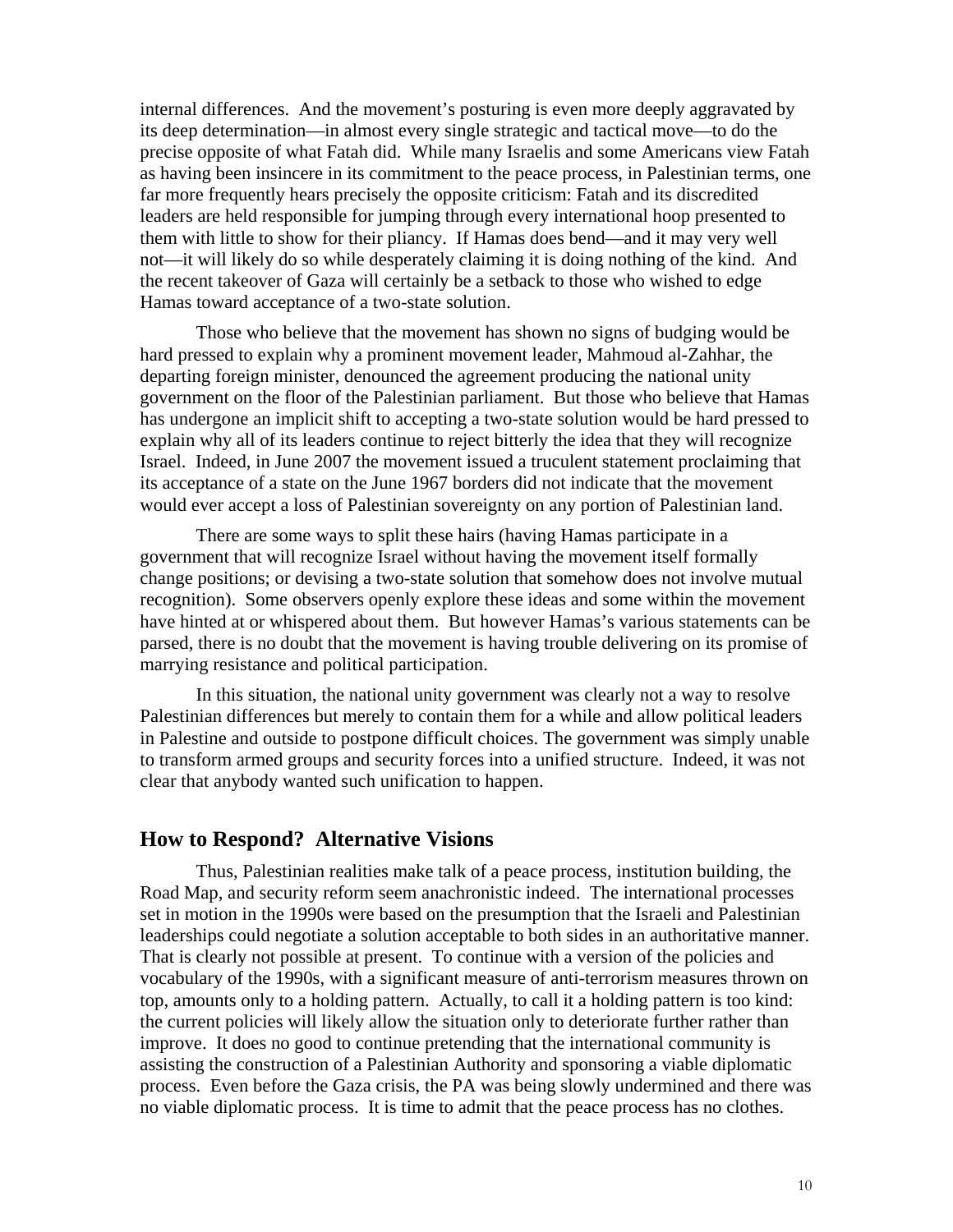But honest admission of this stark reality does little to help in the search for alternatives. Many observers and participants in the conflict have begun to acknowledge that existing frameworks are leading nowhere. But the international sponsors of the moribund peace process—chiefly the United States and Europe—need to find a new, long-term strategic vision to motivate their efforts. The problem is that the choices range from the risky to the unreal.

#### *The Jordanian Option?*

 It is perhaps the surest sign of desperation that some very old solutions to the Israeli-Palestinian conflict have been raised anew, sometimes by some surprising parties. One idea that has attracted some attention in recent years is the revival of what the Israeli Labor party used to refer to as the "Jordanian option"—a negotiated settlement involving Israeli transfer of responsibility for governing (or at least policing) Palestinians to Jordan. Some similar ideas have been raised for creating a composite force from Arab states that would govern Gaza as well.

 What makes this idea particularly interesting is the range of parties hinting at some aspect of it. The Israeli right—which actually blocked any pursuit of the idea in the 1980s and which has objected vociferously for forty years to any attempt to turn the clock back to the situation before 1967—has suddenly discovered the virtues of a restored Jordanian role. Some Jordanian politicians have also floated the idea, though the official Jordanian position is that any talk of Palestinian-Jordanian confederation has to be postponed until after a Palestinian state is established. Some Arab intellectuals have raised the idea of the broader Arab force. And, perhaps most strangely, the bonds between Hamas and the Islamic movement in Jordan actually still exist in formal institutional terms (the Muslim Brotherhood on the West Bank, assumed into Hamas in the late 1980s, remains formally part of the Jordanian Muslim Brotherhood because of their links prior to 1967). And the Islamic movement rejects the legality of King Hussein's 1988 unilateral decree to disengage Jordan from the West Bank. When Khalid Mishal, the head of Hamas's political bureau, wrote recently to the Muslim Brotherhood international movement requesting that the Palestinian movement be regarded as independent of the Jordanian movement, he set off speculation that he may have been trying to forestall some strange Islamist variant of the Jordanian option.

 But while the Jordanian option thus provokes curiosity, it is not clear how it solves any problems. How would Jordan be able to govern the West Bank without the agreement of the parties there? And why would the parties there agree to a renewed Jordanian presence after decades of working to establish a separate Palestinian presence in international affairs? The Israeli-Palestinian conflict already has deep repercussions for domestic Jordanian politics; why would any Jordanian leadership be interested in importing more problems? Why would Israel have faith that the Jordanian army could do what the Israeli army has failed to do over four decades? Why would Arab states wish to take on responsibilities in Gaza that could involve them in divisive political disputes there (with possible domestic reverberations for them)? It is possible to think of some limited roles for Arab observer forces, but a full return of Palestinian territories to Jordan would cause many more problems than it would solve.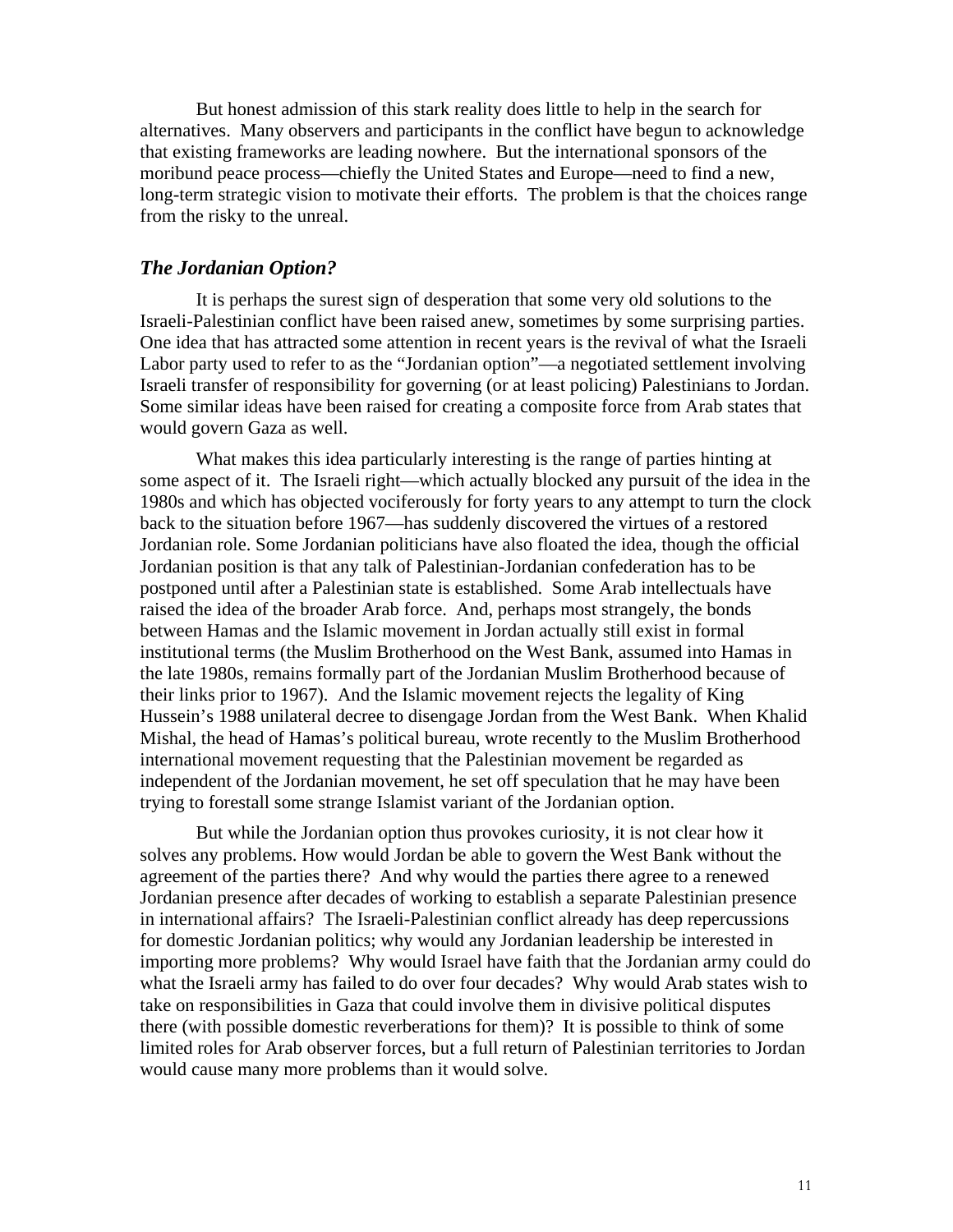#### *A One-State Utopia*

 Another curiosity—though one that attracts far more enthusiasm in some quarters—is a "one-state" solution involving both Israelis and Palestinians living as equal citizens of the same state. This idea has always existed on the margins of Israeli political discourse (even before the creation of the state). It has also received echoes on the Palestinian side—for a long time, the PLO pursued a "secular, democratic" state, and the formal position of Hamas favors a single Islamic state in all of what Palestinians term "historic Palestine." With the declaration of Palestinian independence in 1988, the PLO moved toward a two-state solution and the bulk of the nationalist leadership still favors that approach, but on the Palestinian left, the proposal has attracted renewed interest, especially given the failure of the two-state approach. And in the Islamic camp, while Hamas hints at acceptance of a state within the 1967 borders for an undefined period, the formal position of the movement has not changed. And quite recently, a leading member of Egypt's Muslim Brotherhood mooted the idea that a single secular state might be the most appropriate solution, though his remarks were quickly disavowed by the movement's head.

 A single state—whether Islamic, secular, or consociational—can appeal to different parties for different reasons. If it is to be pursued through negotiation rather than military victory, it would have to involve a secular, consociational, or binational state. The advocates of such solutions generally fall into the trap of holding out an admirable utopian solution without analyzing what such a state would be like in practice or how deeply entrenched adversaries could ever construct such a state. All utopias seem preferable to current realities, and in the Israeli-Palestinian arena current realties can be so vicious that it is not surprising that utopian ideas are raised. In this way, a one-state solution resembles communism—a system that sounds quite preferable to current realities but which in practice may be unrealizable and the pursuit of which can lead to horrifying results. Indeed, the most realistic advocates of a one-state solution offer it not as a strategic vision but as a distant hope that may eventually emerge as more viable over the long term.

 The same might be said for suggestions for some kind of international administration. It is possible to conceive of some role for external actors in guaranteeing a settlement, but only in a limited way and with the agreement of the parties operating on the ground. To ask a coalition of international actors to act collectively to impose order, security, and a governance structure without such a settlement is hopelessly ambitious; it suggests that a multinational force with limited means and political motivation could succeed where the Israeli army would not even wish to go.

#### *Dissolving the PA*

 In recent years, Palestinians living in the West Bank and Gaza have spoken increasingly of a third option, born more of despair and petulance than hope: dissolving the Palestinian Authority and returning responsibility for its administration back to Israel. Various Palestinian actors have threatened to dissolve the PA at various times (including some Hamas leaders and those in the national camp), motivated by a combination of domestic and international motives. Few have taken such threats seriously. But increasingly Palestinians who do not occupy leadership positions advance the argument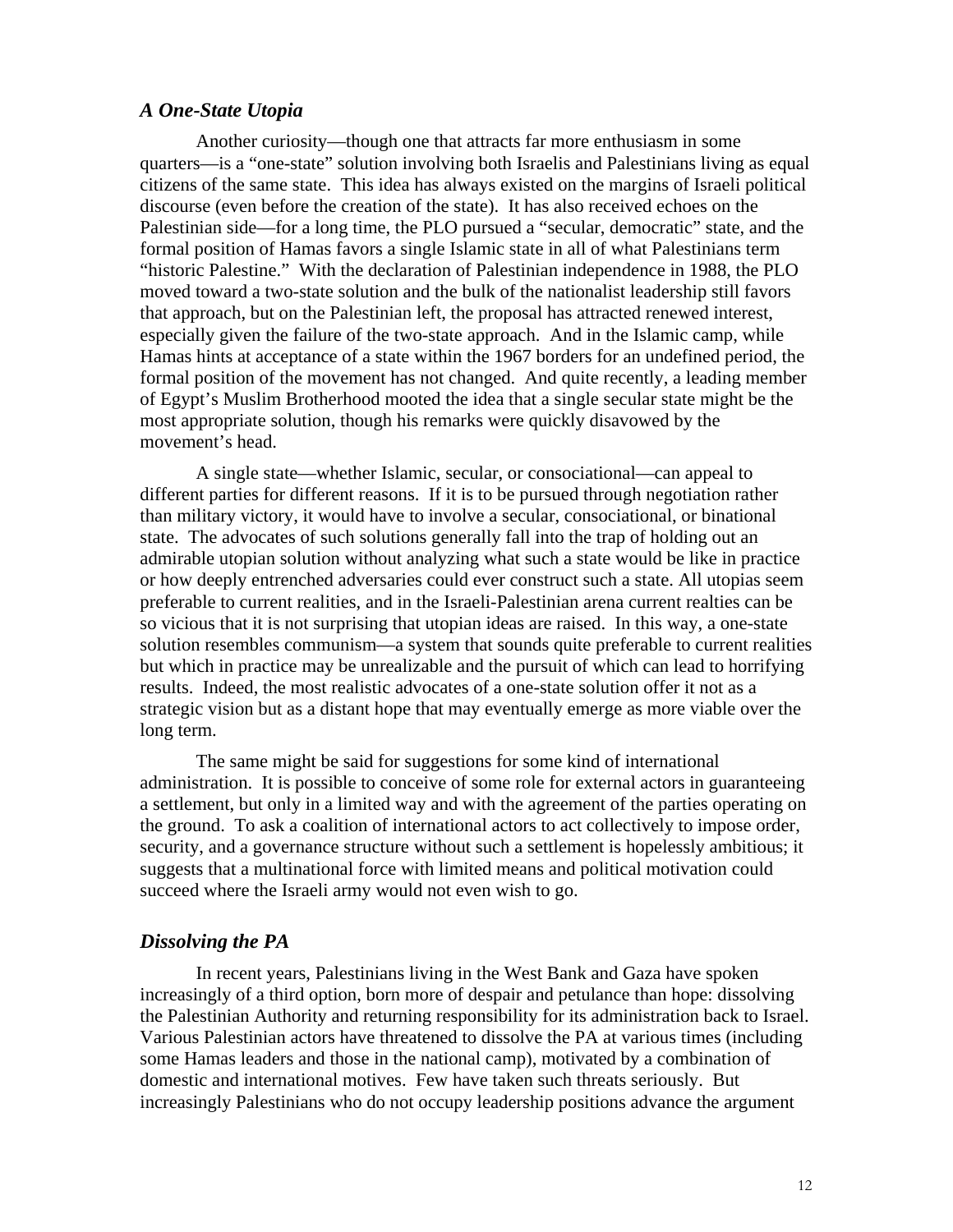that the Palestinian Authority at its most viable showed few signs of leading to an independent state and is now crumbling, surviving only as a mask for direct occupation. Palestinians argue that dissolving the PA would present Israel with a stark responsibility under international law for providing for order and the operation of those civic institutions and basic services that are slowly decaying under PA control. Direct occupation, they argue, would reveal to the world the realities of Palestinian life as well as shoulder Israel with the administrative and fiscal burdens of Palestinian governance they have avoided since the PA was created.

 What international legal basis such an argument might have is utterly vitiated by political realities: Israel may not wish to see a PA hostile to Israel, but it has no interest in collecting garbage, running schools, and paying health inspectors. And it will not do so. The construction of the wall and travel restrictions on Palestinians make the connection between Palestinian living conditions and Israeli well-being seem far more remote than it did a decade and a half ago when the system of travel restrictions and roadblocks was first developed.

 Palestinian political leaders might still take the step of declaring the PA dissolved. Hamas might do so if it feels forced from power, though it is not clear what effect such a declaration would have. Fatah might do so either as an anti-Hamas measure or to force international intervention. Since it controls the PLO, the body from which the PA draws its legitimacy in domestic Palestinian politics, Fatah has a stronger claim than Hamas to such authority. But such steps, even if possible, are unlikely since they would probably only result in deepening the institutional decay that is already fairly far advanced.

#### *Another Kind of Two-State Solution*

 The Hamas takeover of Gaza has sparked talk of a different kind of "two-state solution:" one that would involve allowing Hamas to govern Gaza (that is, acknowledging existing reality) while building up Fatah rule in the West Bank. Those who prefer Fatah to Hamas would reward it with funds and diplomatic concessions denied the Hamas government. In a sense, this would be an updated version of the earlier effort to back Abu Mazin against Arafat and the later Abu Mazin as president against the Hamas cabinet. The effort showed no sign of success on either occasion partly because Abu Mazin was a reluctant partner and partly because the effort to support him was not even half-hearted. Is this the time for a more robust attempt to reward a Palestinian leadership more to the international community's liking?

 This is not an impossible path, but it is a difficult one. It is unclear how effectively Fatah or the president could govern in the West Bank. It would be difficult to convince Israel to make real concessions (such as removal of settlements) to a weak and ineffective Fatah movement very much tainted by terrorism in Israeli eyes. And the track record of sustained international backing for fostering such Palestinian leadership is dismal. Finally, the path suggests no meaningful strategy for reintegrating Gaza, only the hope that Gazans would some day wake up and wish they had followed their cousins' path.

#### *The Default Option: Less of the Same*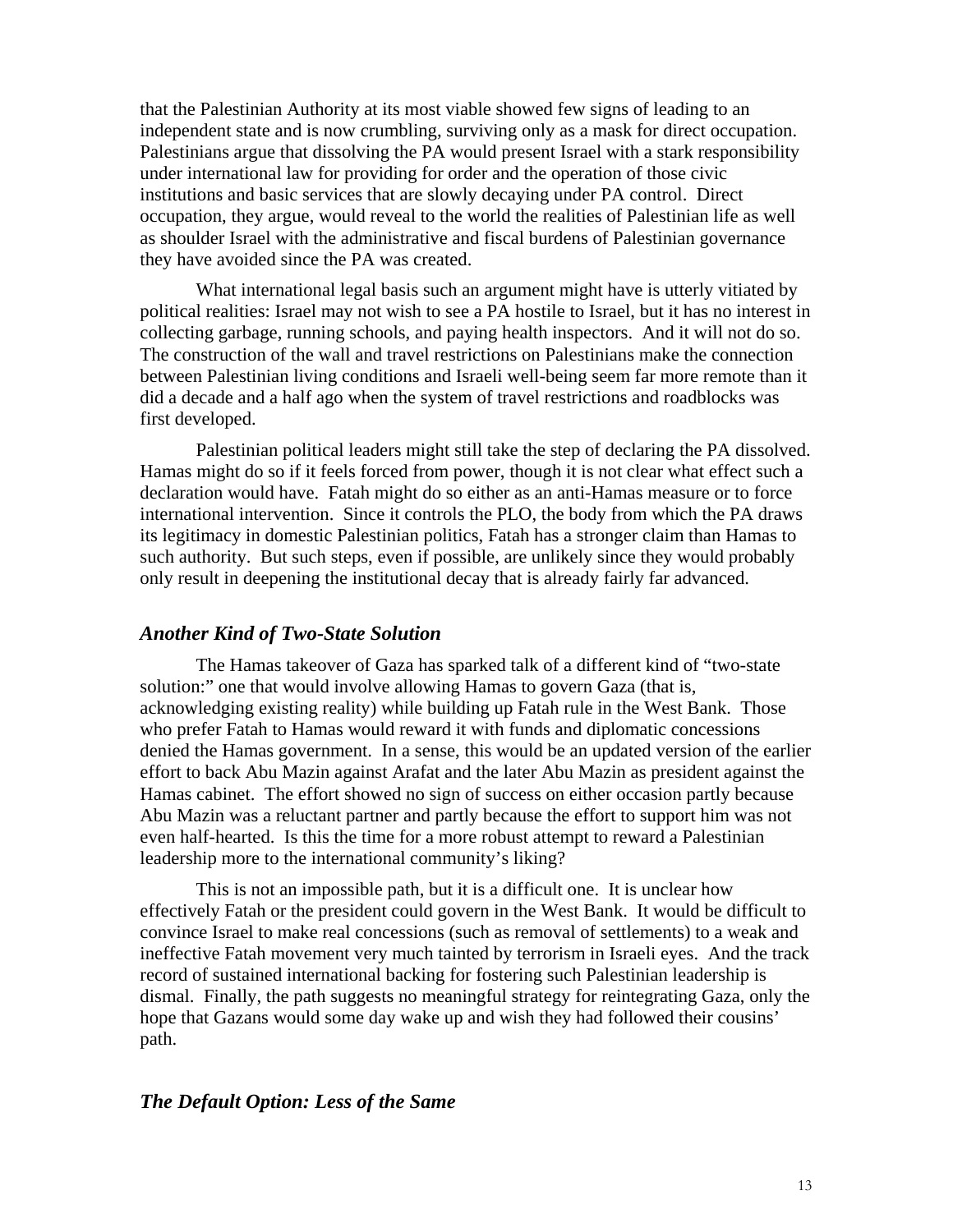The options presented thus far range from the utopian to the risky. It thus becomes easy to understand the current international response, which is inertia. International actors go through the motions of a peace process, pretending that a diplomatic solution for the Israeli-Palestinian conflict exists in the short term, while effectively encouraging a military solution to the internal conflict among Palestinians. Donors supply just enough revenue to keep the PA from collapsing suddenly, watching passively as the situation deteriorates while pretending that some better alternatives will arise. The default option thus far only placed worse choices on the table. Actually, it has led to something like the political disengagement of Gaza from the West Bank discussed above. In a sense, the path of two separate Palestinian states that may be emerging is less a solution than it is a logical result of the lack of a solution.

 Over the past year, many Palestinians have complained that the international community was allowing a conversion of the West Bank and Gaza into another Somalia through willful action and inaction. In retrospect, it is clear that criticism goes too far. There will be no sudden collapse but only slow decay, continued fragmentation, and episodic internal and international violence. Absent the adoption of any clear alternative, we are simply likely to see less of the same.

# **Can the Two-State Vision Be Revived? Rebuilding the Palestinian Leadership**

 One lasting achievement of the Oslo process was to give a more realistic idea of what a viable two-state solution would look like. And in recent years, portions of the U.S. leadership, as well as the center and left parts of the Israeli political spectrum, appear to have been coming to terms with some elements of that solution. But does this come too late?

 It has often been said—and it is said increasingly often—that the two-state solution has been robbed of viability by changes on the ground. The network of Israeli settlements; the encirclement of some Palestinian cities; the construction of new road systems, and the construction of a wall inside the West Bank less permeable than many international borders all militate against the construction of a Palestinian state that would live side-by-side with Israel.

 These obstacles are daunting and real. But they are also obstacles to the other solutions mentioned above—they make any resolution more difficult. The only scenario they enhance is the final one discussed above, deterioration in the status quo.

 But the deeper obstacle to the two-state solution lies less in geography than in politics. For a decade there was a Palestinian leadership that was publicly committed to a two-state solution. That is no longer the case. But even more troubling is the deterioration in the ability for any Palestinian leaders or institutions to speak with legitimacy and authority for Palestinian society. There can be no negotiated solution of any kind without such institutions and leadership.

 There is no escape from the fact that all parties to the conflict have shown a stunningly bad sense of timing. At the time when the Oslo process offered the possibility of moving toward a two-state solution, American officials refused to breathe a word in public on the possibility of a Palestinian state. Israeli officials supportive of such a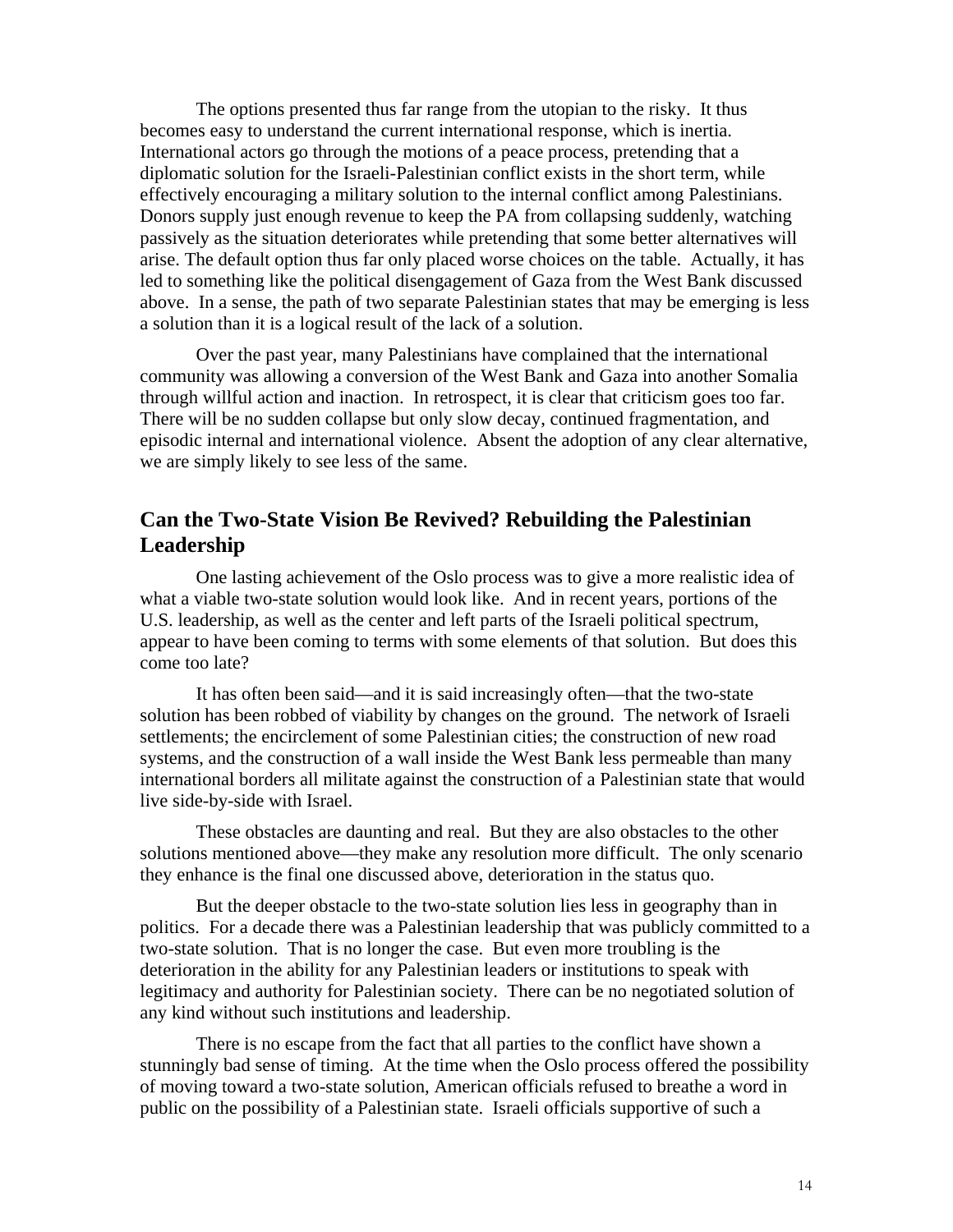solution generally kept mum in public during the period while tolerating and even encouraging massive settlement in the West Bank.

 It was not until the process collapsed and the parties entered into mortal combat that American and then some Israel leaders spoke boldly of the vision of Israel and Palestine living side by side. And the tin ear for timing continued. U.S. officials gave precious little support to Mahmoud Abbas when he was prime minister under a reformminded Palestinian government. They simply watched as spectators as Israel announced its plan to withdraw from Gaza only after Abbas had resigned. Then, when Abbas won the presidency after Arafat's death, U.S. support was largely verbal. All along, whenever Palestinians spoke of elections, the United States held them off (with the exception of the presidential election of 2005) until Hamas had grown sufficiently strong that it won. And only at that point did the United States rush in with its talk of a "political horizon" and "strengthening Abbas"—at a time when such policies were unlikely to lead to positive results.

 Those who wish to revive the two-state solution thus find themselves fighting increasing skepticism from all sides. The strongest argument in their favor is that all alternatives are either not viable or far riskier. But the desirability of a two-state solution does not make it likely or even possible. Today the task of reviving of a two-state solution depends not only on an Israeli leadership willing to make concessions and a US leadership willing to engage in intensive diplomacy; it also requires a Palestinian leadership that can actually lead. That implies a renewed focus on Palestinian institutionbuilding.

 There is a strong danger that the stress on Palestinian institution-building is itself too late—it was a far more viable option in the mid-1990s when Palestinian reformers first pressed for it, or even in 2002 when the Palestinian leadership reluctantly agreed to submit to domestic and international reform plans. At present, the path of reviving an authoritative Palestinian leadership would have to be based on ensnaring Hamas in the realities of governing, forcing it to replace the logic of resistance with an electoral logic, threatening it with being outvoted rather than militarily defeated. It would mean persuading Fatah's leaders that they will have to work to reground themselves in Palestinian society, forcing them to view the task of representing Palestinians as neither entitlement nor right but as something to be earned. And it would mean allowing the governing structures of Palestinian life to continue to operate, strengthening their professionalization and reach rather than encouraging them to atrophy.

 Such an approach requires that a strong, well-rooted, and representative Palestinian leadership be fostered. Israel would have very strong qualms about the kind of leadership that would emerge. Those qualms simply cannot be dismissed; they are based on Hamas's words and its actions. Thus, there is no escape from the substantial risk that such a policy would only more deeply entrench a movement that rejects a twostate solution. Of course, current policy—which pretends to be following the path of strengthening Palestinian leadership while actually letting Palestinian governance structures to the brink of collapse—may carry even graver risks.

 Besides requiring a tolerance for risk, this approach could not succeed without a shift from the short-term and reactive policies embraced in recent years to consistent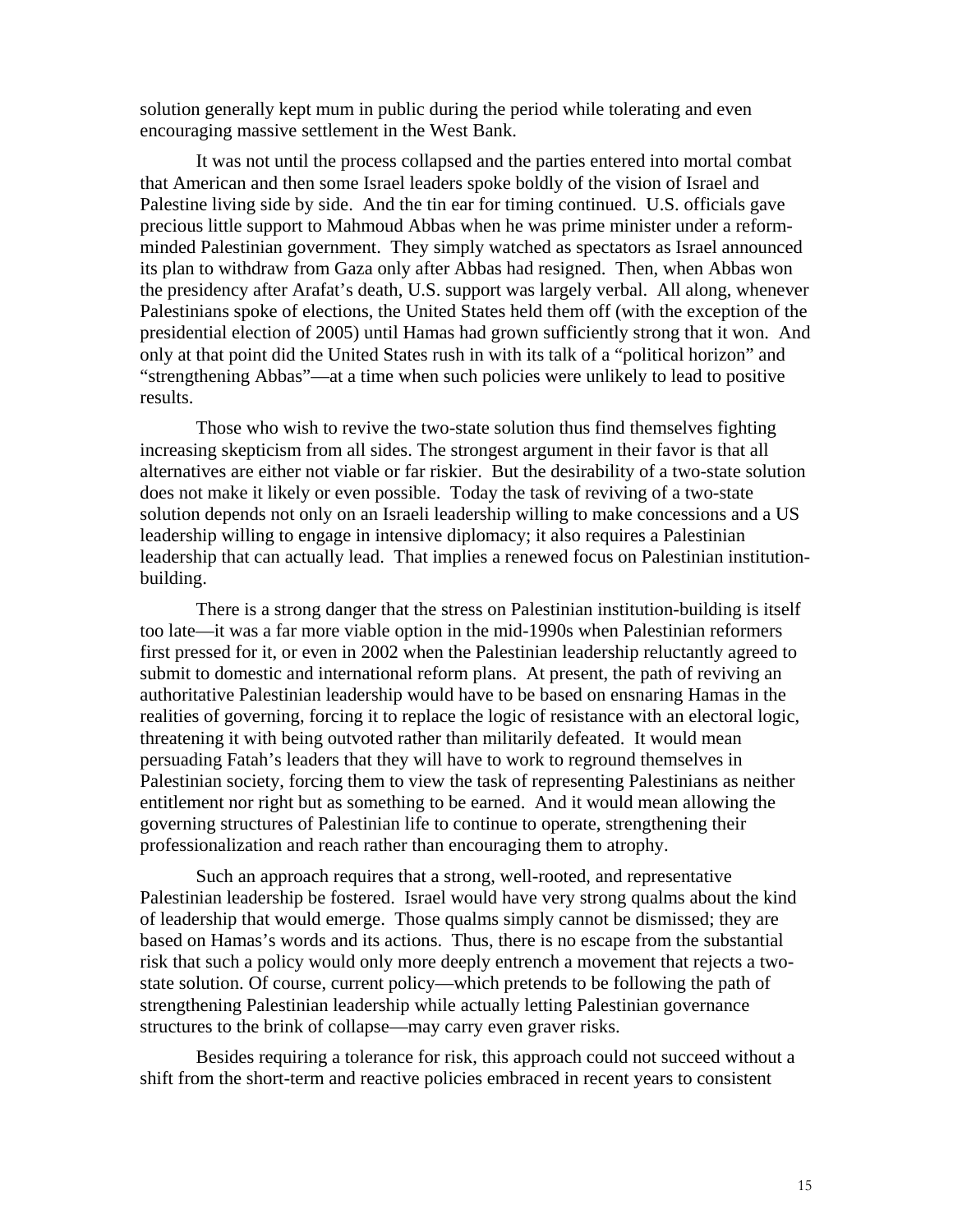pursuit of a strategic objective. The approach of reviving Palestinian institutions would demand:

- An end to the international sanctions on the Palestinian government so that Palestinian institutions would regain a solid fiscal footing.
- An attempt to revive the national unity government so that Gaza and the West Bank could be politically reintegrated.
- A broader international effort that works with existing institutions—the PLO, the PA, the network of ministries and administrative bodies, NGOs, and political parties. Rather than pitting the various parts of the Palestinian entity against each other, starving and isolating those institutions controlled by Hamas and working to ensure that the "moderate" camp will defeat the "extremist" one by force of arms if necessary, this approach would demand that the various parts of Palestinian political life be developed and integrated, and clear and legitimate decision-making processes be fostered. Those who wished to aid certain segments of Palestinian society (especially political parties and NGOs), putting their thumbs in the scale of internal debates, cannot be prevented from doing so, but it makes far more sense for them to work not by arming Palestinian actors or turning them into corrupt patronage machines but to professionalize them and assist them in developing relationships with their constituencies.
- An ongoing cease-fire between Israel and the various Palestinian factions. Integration of the security services under unified command—and allowing them to take the place of the current militias and armed gangs—is a worthy goal but could only take place over the long term, as the governance structures of Palestinian life began to attract consensus support.
- The United States would need to take the lead on diplomacy, giving Palestinian society an opportunity to reconstruct its political structures with international assistance.
- A set of Israeli measures—acceptance of an interim cease-fire, release of Palestinian revenues it has confiscated, and toleration of indirect negotiations with Hamas over ways to undergird and patrol the cease-fire. Oddly, while this approach would entail far more risk to Israel than the United States, current public debate is far friendlier to the idea in the Jewish state than in the American capital.
- A continuation of the massive aid program. European states would probably have to finance the lion's share, though they may be mollified that their funds could shift back from emergency salary assistance to long-term developmental and governance projects.
- A solid and sustained diplomatic initiative from Arab states to give diplomatic and ideological cover for the effort to rebuild a viable Palestinian government, assure Israel that there are tangible security benefits from cooperating, and resocialize emerging Palestinian leaders into the international system. International monitors (most likely coming in large part from the Arab world) might help in overseeing any cease-fire, though expecting them to enforce it is unrealistic.